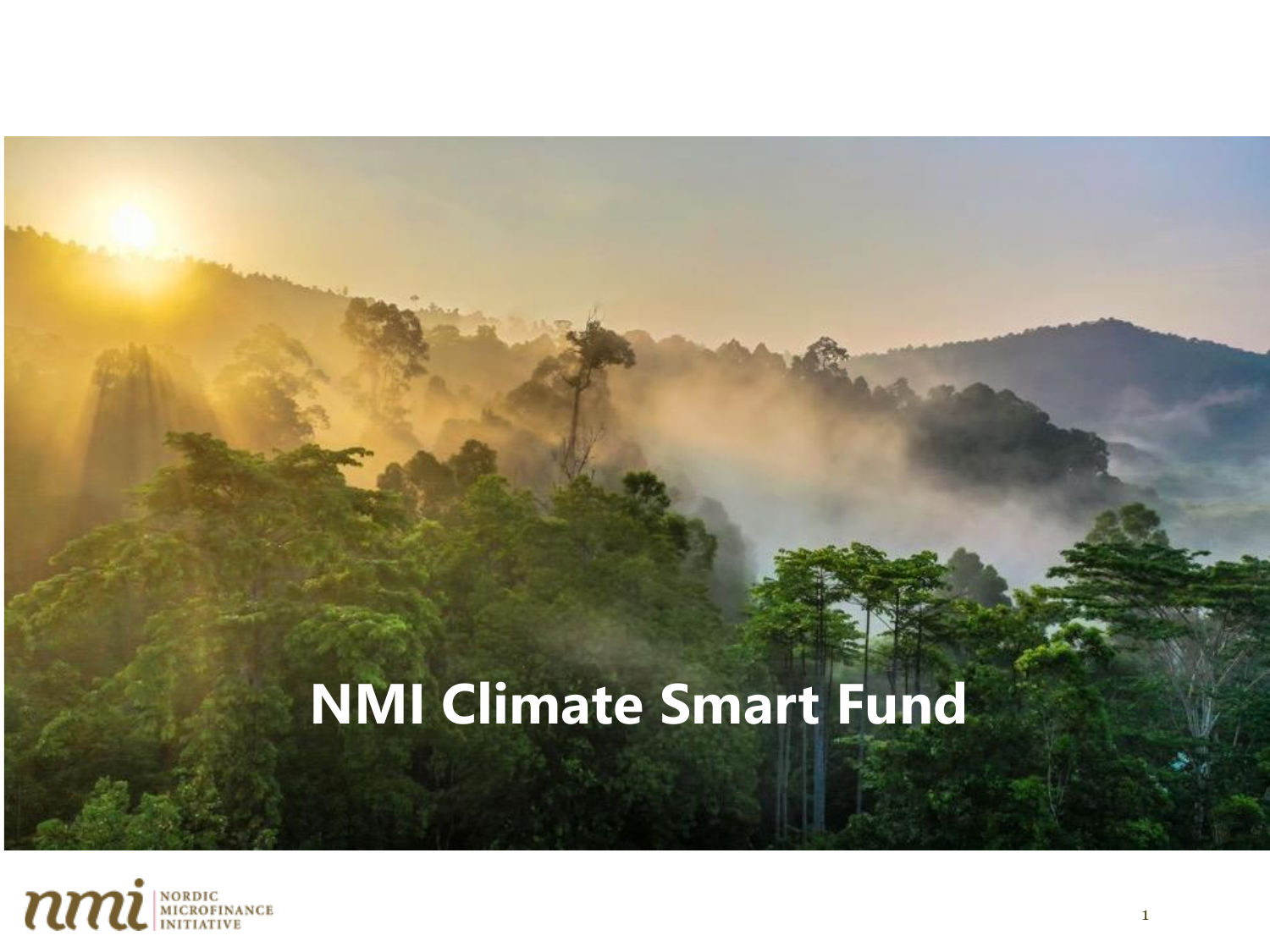## The Issue

- Expansion of areas for oil palm: a main driver of deforestation in Indonesia's rainforests for the last 20 years
- Smallholders expanding into the rainforest have also contributed significantly to convert rainforest to oil palm production



*On the right half, the pink colour shows the extent of deforestation on the eastern part of Borneo in 2019. Twenty years ago, the situation all over Borneo was roughly as depicted on the left half.*

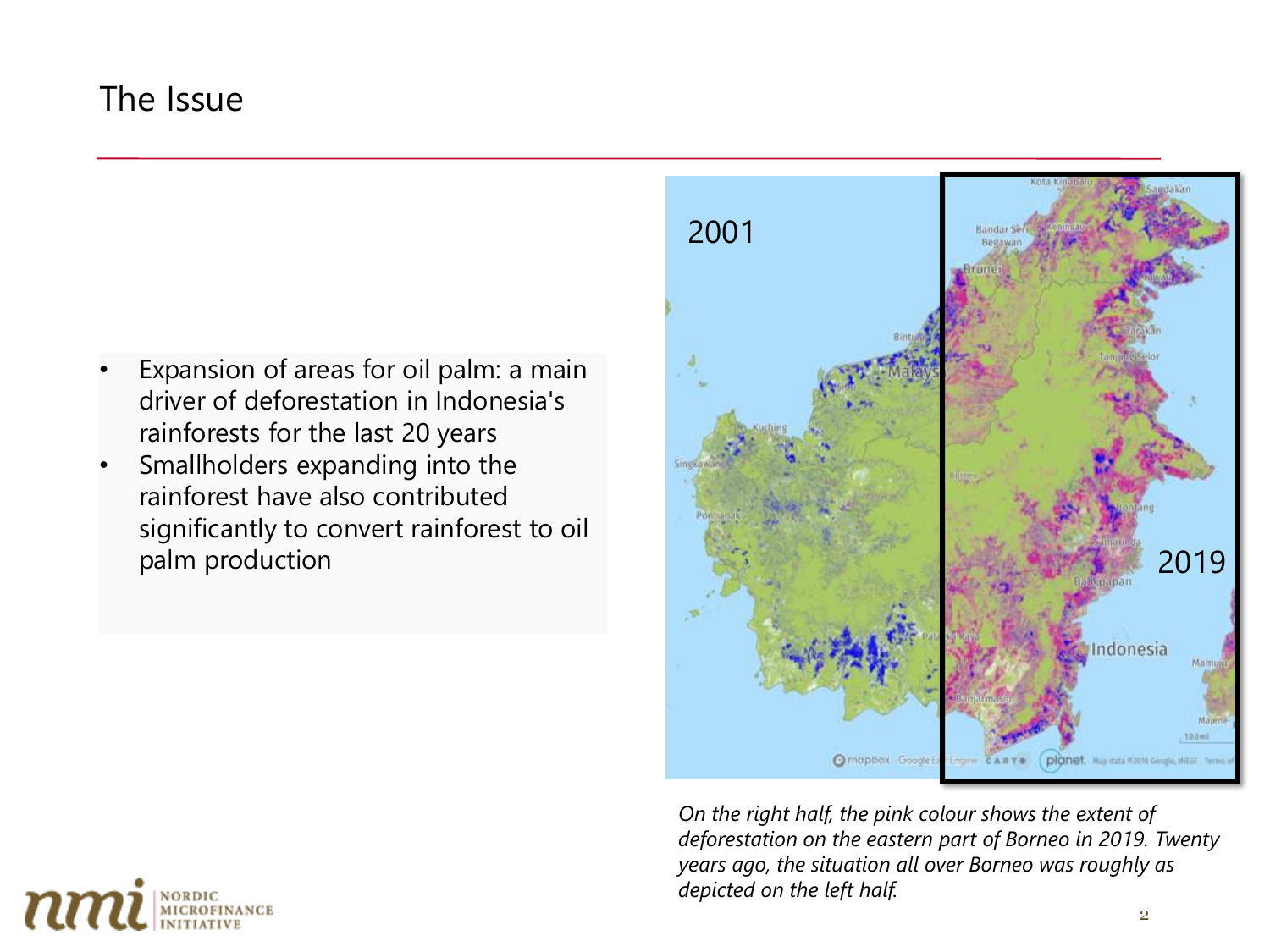## The Problem for Smallholder Oil Palm Farmers in Indonesia

*Yields on smallholder plantations are far below* what can be achieved with Good Agricultural Practices (GAP).

Faced with low and declining yields, it is *very tempting for farmers to expand their plots by encroaching on the rainforest*.



- 1. Only access to very inferior planting material, fertilizers, etc.
- 2. Weak land tenure
- 3. Poor farm management practices
- 4. Old oil palms, giving rapidly declining yields after 15 years
- 5. Lack of capital for replanting.

NORDIC MICROFINANCE